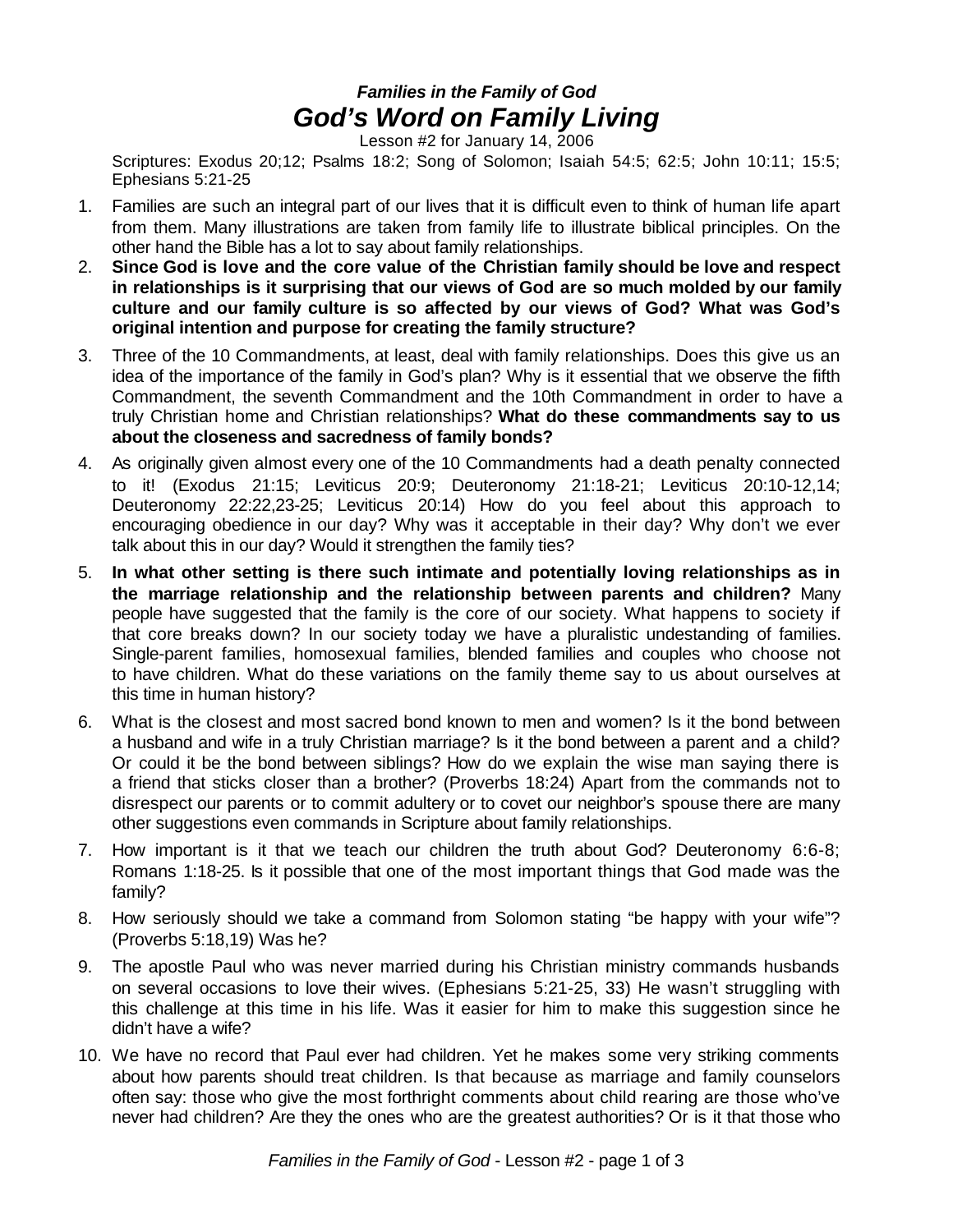have children realize that nobody is a real authority?

- 11. The Bible is full of a number of other general relational directives that might have some implications for the family: love your enemies (Matthew 5:44) do unto others what you would have them do unto you (Matthew 7:12) love one another (John 13:34) do these commands apply with equal force within the family?
- 12. **What would happen if everyone within the Christian church or even within the Adventist Church practiced Christian principles within their families?**
- 13. Consider these statements from Ellen White: "**One well-ordered, well-disciplined family tells more in behalf of Christianity than all the sermons that can be preached.** Such a family gives evidence that the parents have been successful in following God's directions, and that their children will serve Him in the church. Their influence grows; for as they impart, they receive to impart again. The father and mother find helpers in their children, who give to others the instruction received in the home. The neighborhood in which they live is helped, for in it they have become enriched for time and for eternity. The whole family is engaged in the service of the Master; and by their godly example, others are inspired to be faithful and true to God in dealing with His flock, His beautiful flock."--Review and Herald, June 6, 1899, par. 14. {1SAT 325.3; ML 124.4; AH 32.1; YRP 247.3; compare 6BC 1118.11}

**The greatest evidence of the power of Christianity that can be presented to the world is a well-ordered, well-disciplined family. This will recommend the truth as nothing else can, for it is a living witness of its practical power upon the heart.**--RH, November 7, 1878, par. 12; Testimonies, vol. 4, p. 304. {ChS 208.3; AH 32.2; FLB 254.8}

**The best test of the Christianity of a home is the type of character begotten by its influence. Actions speak louder than the most positive profession of godliness.** – *Patriarchs and Prophets*, pp. 578, 579; CE 219.2; AH 32.3; compare ST, April 6, 1888 par. 5}

- 14. One of the Bible stories that we are encouraged to focus on in this lesson is the story of Ruth. The story of Ruth is a very fascinating one for a number of reasons: in some of the oldest documents it is actually a part of the book of Judges. It clearly occurred during the days of the judges. But while the children of Israel seemed to be acting despicably, this foreigner was acting like a true Christian! **Here was a Jewish family from Bethlehem who did almost everything wrong and ended up being the ancestors of Jesus Christ! What are we supposed to learn from such a case?**
	- a. When things got rough Elimelech's family instead of staying in their own territory went to a foreign nation.
	- b. When the famine was over in Bethlehem instead of coming home they remained in Moab!
	- c. The two sons after living for years in this foreign environment married Moabite wives. Hadn't they been warned? (See Deuteronomy 23:3: "No Ammonite or Moabite—or any of their descendants, even in the tenth generation—may be included among the LORD's people." (*GNB*)
	- d. Why didn't either of these couples have any children for years?
	- e. In the days of Ezra and Nehemiah such marriages were broken up! Or were they?
	- f. All the men in the family died!
	- g. Naomi apparently felt that despite losing her husband and her sons she still had some claim on the family property back in Bethlehem. So after a number of years she decided to return. (Why hadn't they done so sooner?) Jewish property was supposed to be returned to its appropriate owner every seven years even if it was sold by him in the meantime. Elimelech and Naomi had been gone probably in excess of two such redemption periods! No doubt someone in their family had claimed their property. What right did Naomi have